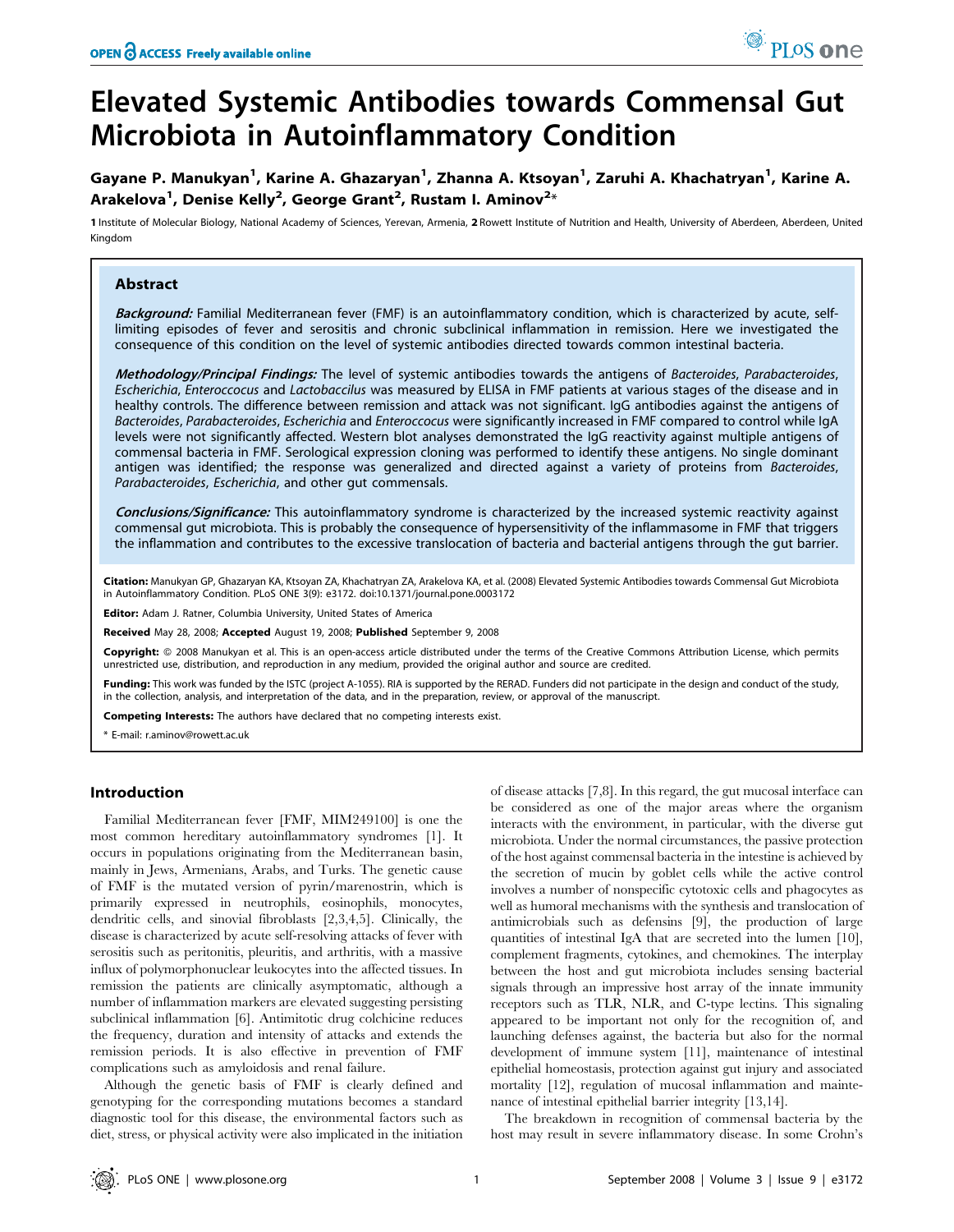disease (CD) patients, for example, mutations in a microbial product sensor NLR, the NOD2/CARD15 protein, is associated with the disease susceptibility [15,16]. Bacterial ligand for this receptor was identified as bacterial muramyl dipeptide [17,18] and the failure to recognize this ligand in CD patients apparently initiates the cascade(s) eventually resulting in breach of tolerance and the launch of an aggressive Th1-skewed response against the components of normal diet and commensal bacteria [19,20,21,22].

Structurally, pyrin is a 781-residue protein and consists of a 92 amino acid N-terminal PYRIN (PYD) domain, a B-box zinc finger, a coiled-coil region and a  $\sim$ 200-amino acid C-terminal B30.2/rfp/SPRY domain [23], with no LRR that is usually present in innate immunity receptors. The innate immunity regulation functions of pyrin are carried out through the interaction of two domains of the protein, PYRIN and B30.2/ rfp/SPRY, with the proinflammatory caspase-1 activating complex, the inflammasome. The PYRIN domain binds and competes for ASC (apoptosis-associated speck-like protein containing a caspase-recruitment domain), an inflammasome component, thus decreasing its availability for the cryopyrin/NALP3/CIAS1 inflammasome. This decreases caspase-1 activation and prointerleukin-1 $\beta$  processing and secretion thus lessening the extent of the inflammatory response [24]. The mutational hotspot in FMF, however, is located in the C-terminal B30.2/rfp/SPRY domain, which modulates the inflammatory response through the interaction with several components of the inflammasome. In addition to interaction with cryopyrin/NALP3/CIAS1, it interacts directly with caspase-1 and its substrate pro-IL-1 $\beta$  [25,26]. The net effect of these interactions is the suppression of IL-1 $\beta$  activation and block of inflammation. It was suggested that the heightened IL-1 $\beta$ responsiveness could be a factor selecting for mutations in the MEFV gene [25]. Taking into consideration the overall role of pyrin as a modulator/suppressor of the inflammatory response, another factor contributing to the autoinflammatory nature of the disease could be the reduced MEFV messenger RNA expression in FMF [27]. First, it may contribute to the lower titer of pyrin and its PYRIN domain molecules in the cell thus making more ASC molecules available to initiate caspase-1 activation. Second, the reduced concentration of pyrin and therefore of its B30.2/rfp/ SPRY domain, which, in addition, is mutated to the loss of caspase-1 suppressor function in most of FMF cases, may provoke easier triggering the inflammation cascade through caspase-1 activation. Thus, both consequences of MEFV mutations may lead to the heightened responsiveness of cryopyrin/NALP3/CIAS1, which can be oligomerized and activated in response to a very diverse range of ligands such as bacterial muramyl dipeptide, ATP, toxins, bacterial and viral RNA, small antiviral compounds, Staphylococcus, Listeria, and uric acid crystals as well as by low intracellular potassium concentration [28–33]. While these exoand endogenous stimuli are not perceived as danger signals or are efficiently suppressed by the normal innate immunity, the facilitated oligomerization of the cryopyrin/NALP3/CIAS1, which is not adequately suppressed by the mutated pyrin in FMF, may be the underlying cause in this disease, resulting in excessive pro-caspase-1 and pro-IL1 $\beta$  processing. Indeed, monocytes from FMF patients in remission fail to induce LPS homologous tolerance and exhibit heightened sensitivity to bacterial endotoxin [34], one of the important activators of the cryopyrin/NALP3/CIAS1 inflammasome [35].

We hypothesized therefore that the neutrophils, monocytes and dendritic cells in the lamina propria of FMF patients may exhibit heightened sensitivity to the physiologically normal concentrations of bacterial ligands entering from the gut lumen and may provoke the episodes of acute inflammation as well as contribute to the

chronic subclinical inflammation in remission. One of the consequences of such continuous stimulation of the innate immunity resulting in inflammation may be the priming of adaptive immune responses directed towards the antigens of gut commensal bacteria. To test this, we examined the systemic immune reactivity directed against gut commensal bacteria in the sera of FMF patients and healthy control subjects. We found a substantially increased IgG reactivity against multiple antigens of common gut bacteria in FMF. Using the serological expression cloning approach we also identified bacterial antigens that are involved in these immune reactions. The antigens were from the variety of gut commensals, mostly from Bacteroides and Parabacteroides species.

# Materials and Methods

## Subjects and sampling

Thirteen FMF patients (aged from 14 to 50 years old, mean age – 24.3 years) and 11 healthy volunteers (aged from 24 to 52 years old, mean age – 32.4 years) were enrolled in this study (Table 1). Blood serum and fecal samples from FMF patients were obtained from the Department of Gastroenterology and FMF at the Medical Centre Armenia in Yerevan, Armenia. The clinical diagnosis of FMF was based on Tel-Hashomer criteria [36] and genetic confirmation of the MEFV mutation carrier status was performed at the Centre of Medical Genetics in Yerevan, Armenia. Control group consisted of healthy volunteers without the family history of FMF. Except colchicine, none of the study subjects were taking any other medication at least three months prior sampling. All participants were informed about the study aims and gave their consent to participate in it. The corresponding protocols were approved by the local ethical committee at the Institute of Molecular Biology (IMB).

Blood samples were collected from all FMF patients and healthy subjects, and fecal samples from 6 FMF patients and 3 healthy controls (Table 1). The blood samples were centrifuged and cellfree supernatants were stored at  $-25^{\circ}$ C until analyzed.

# Determination of systemic immune responses against gut bacteria

Isolation and identification of gut bacteria. Fresh fecal samples were collected from three FMF patients in remission period (FMF155 (R), FMF177 (R), and FMF179 (R)) and one healthy control (C 15) (Table 1). Fecal samples were placed in sterile bottles and processed within one hour after collection. Approximately 0.9 g of a fecal sample was serially diluted in 0.9% NaCl and 100 µl aliquots were spread on plates with selective and nonselective media: Wilkins-Chalgren agar, Schaedler agar, Bacteroides-Bile-Esculin agar, Blaurock agar, Reinforced-Clostridial agar, MRS agar, Endo agar, and Sabouraud Maltose agar. All anaerobic strains on the anaerobic selective media were incubated in an anaerobic chamber with a 10%  $CO_2$  and 90%  $N_2$ mix at  $37^{\circ}$ C. Plates with media for aerobic strains were incubated aerobically for  $24-48$  h at  $37^{\circ}$ C. A total of 120 isolates were obtained, the identity of bacterial strains obtained after purification was verified by Gram staining, microscopy, and sequencing of the 16S rRNA genes.

Colony PCR was applied to amplify the 16S rRNA gene directly from bacterial colonies (one-quarter of a one-mm colony) using the set of bacterial primers 27F (5'-AGAGTTT-GATCCTGGCTCAG -3', positions 8 to 27 in the Escherichia coli 16S rRNA gene) and 1492R (5'-ACGGCTACCTTGTTAC-GACTT-3'; positions 1510 to 1492 in the  $E$ . coli gene) [37]. The GoTaq PCR kit (Promega, UK) was used for amplification, with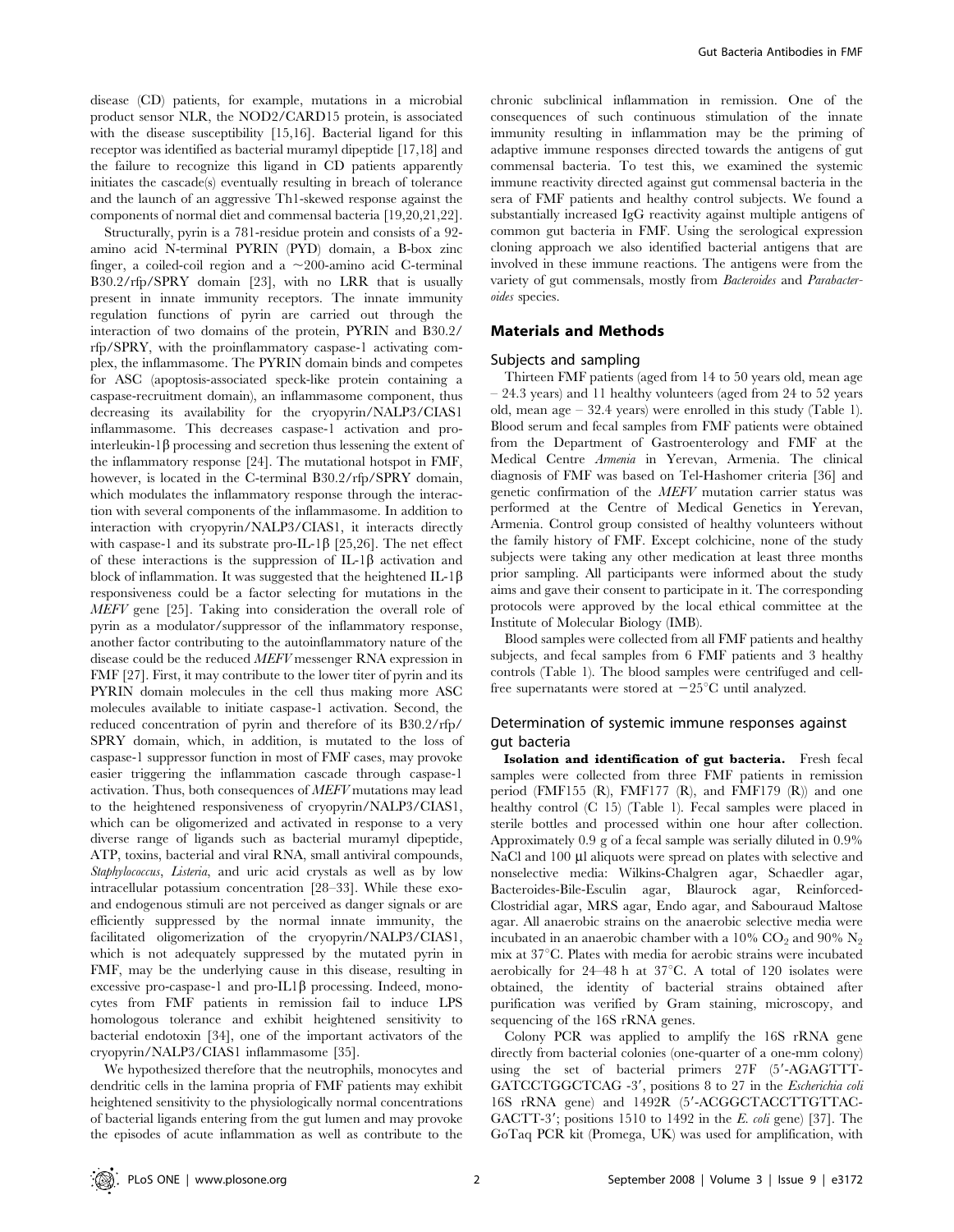Table 1. Subjects and analytical methods applied.

| <b>Subjects</b> |   | Gender Colchicine therapy | Analysis applied                                     |
|-----------------|---|---------------------------|------------------------------------------------------|
| FMF87 $(R)^*$   | F |                           | SE <sup>t</sup> : E <sup>tt</sup> : W <sup>†††</sup> |
| FMF107 (R)      | M |                           | SE; E; W                                             |
| FMF155 (R)      | M | ۳                         | SE; E; W                                             |
| FMF156 (R)      | F | $^{+}$                    | SE; E; W                                             |
| FMF176 (R)      | M | $^{+}$                    | E                                                    |
| FMF177 (R)      | M | $^{+}$                    | E; W                                                 |
| FMF179 (R)      | M | $+$                       | E; W                                                 |
| FMF181 (R)      | M | $+$                       | E; W                                                 |
| FMF183 (R)      | M | $\qquad \qquad +$         | E                                                    |
| FMF172 (A) **   | M | -                         | E                                                    |
| FMF186 (A)      | M | $^{+}$                    | E; W                                                 |
| FMF187 (A)      | F | $+$                       | E                                                    |
| FMF190 (A)      | M | $\! + \!\!\!\!$           | E; W                                                 |
| $CA^{***}$      | F |                           | SE; E; W                                             |
| C <sub>6</sub>  | F |                           | E                                                    |
| Cm13            | M |                           | SE; E                                                |
| C15             | F |                           | E; W                                                 |
| C104            | M |                           | E                                                    |
| C105            | F |                           | E                                                    |
| C106            | F |                           | E                                                    |
| C108            | F |                           | E; W                                                 |
| C109            | M |                           | E                                                    |
| C110            | M |                           | E; W                                                 |
| C111            | M |                           | E; W                                                 |

\* – FMF patients in remission period.

- FMF patients in attack period.

\*\*\*- Healthy controls.

 $^\dagger$ – Serological expression cloning analysis.

 $^{\dagger\dagger}$  ELISA.

{{{– Western blot analysis.

doi:10.1371/journal.pone.0003172.t001

10.0 pmol of each primer. PCR was performed as follows: one cycle of  $95^{\circ}$ C for 7 min, followed by 30 cycles of denaturation at  $95^{\circ}$ C for 30 sec, annealing at  $57^{\circ}$ C for 30 sec and elongation at  $72^{\circ}$ C for 2 min, with a final extension at  $72^{\circ}$ C for 10 min. The resulting amplicons were purified using a Wizard SV Gel and PCR Clean-Up System (Promega, UK), according to the manufacturer's instructions. PCR products were analyzed by electrophoresis on a 1% agarose gel. Sequencing primers used were: 519F (5'-CAGCAGCCGGGGTAATAC-3', E. coli positions  $519$  to  $536$ ),  $519R$  ( $5'$ -GTATTACCGCGGCTGCTG-3', positions 536 to 519),  $926F$  (5'-AAACTCAAAGGAATTGACGG-3', positions 907 to 926), 926R (5'-CCGTCAATTCCTTT-GAGTTT-3'; positions  $926$  to  $907$  [38], and the previously described 27F and 1492R. Sequences were read on an automated Beckman sequencer (Beckman, UK) and assembled with the ChromasPro v1.33 program. The almost complete 16S rRNA gene sequences were searched against the GenBank entries using on-line BLAST (http://www.ncbi.nlm.nih.gov/blast). Sequences with more than 99% similarity to the validly described taxa were considered as the same species/phylotypes.

Measurement of bacterial specific IgG and IgA antibodies in serum. The level of antibodies in the serum that react with bacteria was determined by a sandwich enzyme-linked immunosorbent assay (ELISA). Briefly, to prepare the bacterial lysates for ELISA the overnight colonies were scraped off from the surface of agar media and resuspended in 0.5 ml of cold carbonate-bicarbonate buffer (pH 9.6). The bacterial suspension was homogenized by a mechanical attrition procedure using Lysing Matrix E (MP Biomedicals, UK) in a mini-bead beater (FastPrep FP120) for 40 seconds. The debris was removed by 5 min centrifugation at  $14,000 \times g$  and the supernatant was used as the coating antigen in ELISA assay. To ensure the reproducibility of ELISA, the protein concentration in bacterial lysates was determined using a standard Bicinchoninic acid (BCA) protein assay (Pierce, UK) and adjusted to  $0.5 \text{ Hz/ul.}$ 

For the assay, the cell-free bacterial extracts  $(0.5 \text{ }\mu\text{)}$  of total protein per well) were subsequently coated onto a 96-well microtiter plate (Immulon 4 HBX, flat bottom) and kept at  $4^{\circ}$ C overnight. The plate then was washed with PBS containing 0.05% Tween 20 (PBST), and then blocked with 1% BSA in PBS for 1 h at room temperature. The blood serum samples were serially diluted in PBS (1:500, 1:1000, 1:2000, and 1:4000) and loaded onto the plate. All four dilutions against a single bacterial lysate were run on the same plate to minimize plate-to-plate variations. After incubation for 2 h at room temperature, the plate was washed and peroxidase-conjugated goat anti-human IgG (1:12000) antibody (Sigma-Aldrich, UK) in PBS was added to each well. The plate was then left for 1 h at room temperature, washed, and the tetramethyl-benzidine (TMB) liquid substrate for ELISA (Sigma-Aldrich, UK) was added. Color development was allowed for 20 min in the dark and then stopped. The absorbance in each well was measured at 450 and 630 nm using a plate reader. The OD data were imported into the Excel software and the serum titers towards a given bacterial lysate were calculated based on an arbitrary ELISA OD cut-off value that targeted the linear areas of OD vs. dilution curves.

The evaluation of specific IgA was performed using sandwich ELISA similarly to IgG determination until the secondary antibody addition step. At this point, the goat anti-human IgA (1:2000) antibody (Sigma-Aldrich, UK) in PBS was added and incubated for 1 h, again washed and anti-goat IgG (1:1000) biotin conjugated antibody (Sigma-Aldrich, UK) was loaded for 1 h. Plate was washed before the addition of extravidin-peroxidase (Sigma-Aldrich, UK) diluted 1:1000 in PBS and incubated for a further 1 h at room temperature. The addition of substrate, OD measurement, and titer calculation were performed as described above.

Measurement of total Ig classes (IgG, IgA, and IgM) and total IgG in serum. The evaluation of total antibody classes (IgG, IgA, and IgM) was performed by an indirect ELISA. Serum samples were serially diluted (1:5000, 1:10000, 1:20000, 1:40000, 1:800000, 1:160000, 1:320000 and 1:640000 dilution), 100 µl of each dilution was applied per well of a 96-well microtiter plate (Immulon 4HBX, flat bottom) and kept overnight at  $4^{\circ}$ C. Plate was washed with PBST and blocked with 1% BSA in PBS for 1 h at room temperature. The plate was washed and peroxidaseconjugated goat anti-human polyvalent immunoglobulins (IgG, IgA, and IgM) (1:10000) or peroxidase-conjugated goat antihuman IgG (1:12000) antibody (Sigma-Aldrich, UK) in PBS was added to each well for 1 h. The addition of substrate, OD measurement, and titer determination were performed as described above.

Immunoblotting. SDS-PAGE separation of bacterial proteins was performed by using 9% acrylamide minigels under denaturing conditions. Cell-free bacterial extracts were dissolved in  $2 \times$  Laemmli sample buffer (Sigma-Aldrich, UK) and heated for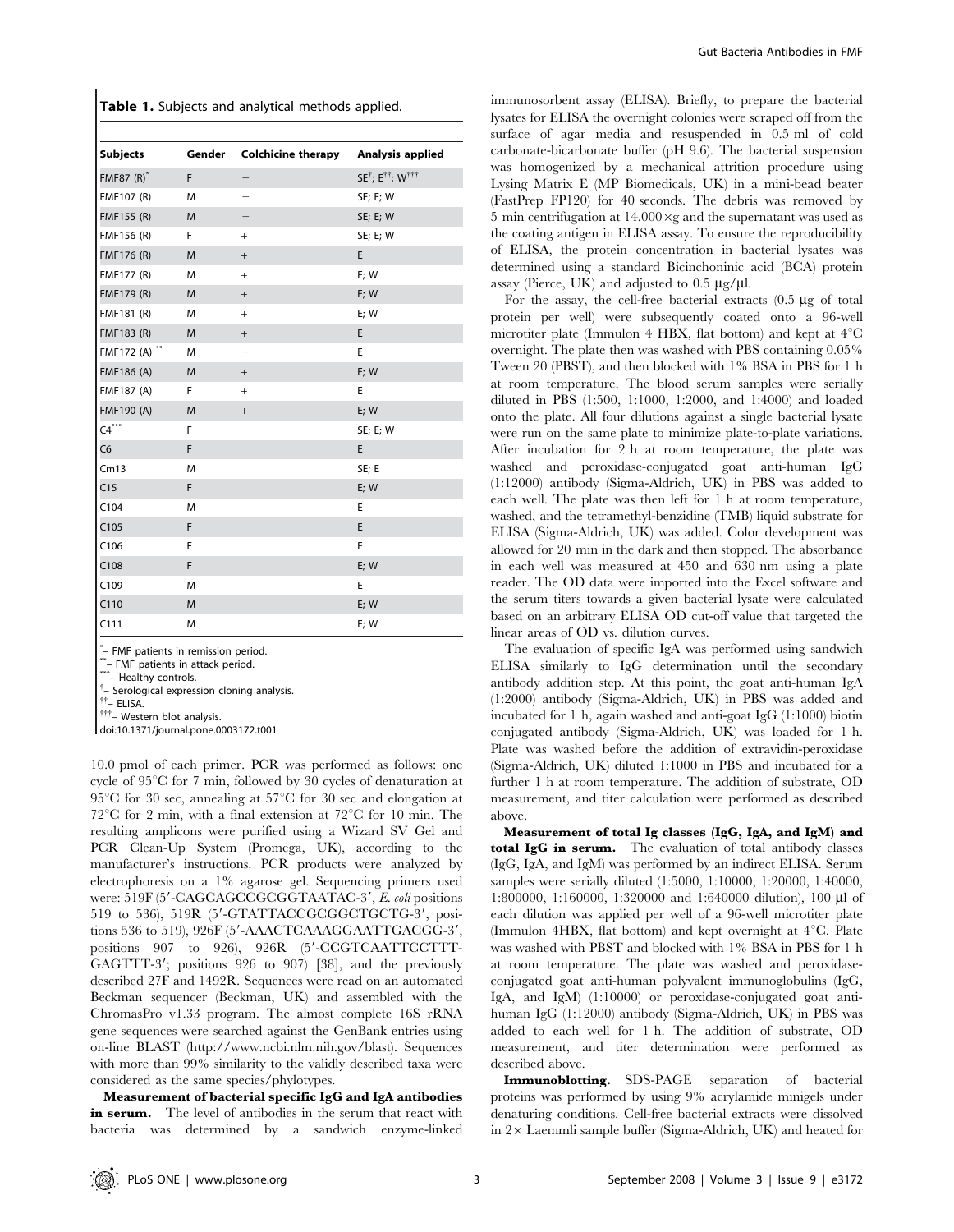$10 \text{ min at } 100^{\circ}\text{C}$ . Samples were run along with the biotinylated SDS-6B molecular weight standards (Sigma-Aldrich, UK).

Proteins were transferred to a polyvinylidine fluoride membrane (Immobilon-P, Millipore, UK) in a tank system. The membranes were blocked in PBS containing 1% BSA for 1 h, washed with PBS, and incubated with the human serum diluted to 1:3000 in PBS with  $1\%$  BSA at  $4^{\circ}$ C overnight. After the wash with PBS, the membranes were incubated with peroxidase-conjugated goat antihuman polyvalent immunoglobulins (IgG, IgA, and IgM) diluted to 1:10000 in PBS with 1% BSA for 1 h at room temperature. The membranes were washed again and extravidine-peroxidase was added and membranes were further incubated for 1 h. After the PBS wash, the reaction was developed by adding diaminobenzidine reagent and incubating for 30 min.

The same procedure was performed with the peroxidaseconjugated goat anti-human IgG (Sigma-Aldrich, UK) diluted to 1:12000 in PBS with 1% BSA.

## Serological expression cloning

Isolation of genomic DNA from fecal specimens. Total DNA was isolated directly from the fecal samples obtained from four FMF patients and two healthy controls (Table 1). The samples were vigorously resuspended in PBS (1:9) and centrifuged at low speed  $(700 \times g)$  to remove debris. The supernatant was centrifuged at  $10,000 \times g$  for 10 min to collect bacteria. Bacterial pellets were washed in PBS and TES buffers, inactivated at  $80^{\circ}$ C and stored lyophilized until DNA isolation. Genomic DNA was isolated with Wizard Genomic DNA purification kit (Promega, UK). The second DNA purification step was done by TEsaturated phenol:chloroform:isoamyl alcohol (25:24:1) extraction and ethanol precipitation. Finally, DNA was purified by passing through the SPIN Column-1000 (Sigma, UK).

Genomic expression library construction. A detailed description of library construction can be found elsewhere [39]. Libraries were generated using the Lambda Zap II predigested / EcoR I/CIAP – treated vector kit (Stratagene, UK). In brief, total genomic DNA was digested with EcoRI restriction enzyme (Promega, UK) and approximately  $0.25 \mu$ g of fragments ranging from 0.7 kb to 3 kb were ligated to 1.0  $\mu$ g of the vector. The ligation mix was packed using Gigapack III Gold packaging extract (Stratagene, UK) and the plaque-forming units (PFU) of packaging reaction were titrated following the manufacturer's instructions. Blue or white colony color selection was used to distinguish between non-recombinants and recombinants E. coli clones using  $5$ -bromo-4-chloro-3-indolyl- $\beta$ -D-galactopy-ranoside (X-Gal) on Luria-Bertani (LB) agar plates. Protein expression was induced with 10 mM isopropyl  $\beta$ -thiogalactopyranoside (IPTG).

Expression screening. Immunological screening of the libraries was carried out using the pool of corresponding serum samples (Table 1). Immunoreactive proteins were screened on the plates with approximately  $6 \times 10^5$  PFU of the unamplified fecal bacteria expression lambda library. Each library was plated on 150 mm agar plates with E. coli XL1-Blue MRF' host cells and incubated at  $37^{\circ}$ C until plaques formed. Immobilon-P transfer membranes (Millipore, UK) pre-wet with 10 mM IPTG were placed on the plates, which were then incubated overnight at  $37^{\circ}$ C. Filters were removed and washed three times with PBS containing 0.1% Tween 20 (PBST) (Sigma-Aldrich, UK), blocked with 1% BSA in PBST, and washed three times with PBST. The filters then were incubated overnight with E. coli lysate-depleted sera of investigated subjects (1:500 dilution in PBST), washed three times with PBST, and incubated with a anti-human polyvalent immunoglobulins (IgG, IgA, and IgM) peroxidase-conjugated secondary antibody (Sigma-Aldrich, UK) at a dilution of 1:10000 with PBST for 1 h. Membranes were

finally washed and visualized with  $3,3',5,5'$ -tetramethyl-benzidine (TMB) (Sigma-Aldrich, UK). Reactive plaques were then isolated and subjected to the second and third rounds of purification.

The inserts were recovered by excision using Exassist helper phage according to the manufacturer's instructions (Stratagene, UK) and introduced into E. coli SOLR. The resulting recombinant plasmid DNA was sequenced on an automated Beckman sequencer (Beckman, UK) using the M13 forward and reverse primers as well as by primer walking using custom primers. Sequences were assembled as described before for the 16S rRNA gene sequences. Nucleotide and translated amino acid sequences were searched using on-line BLAST (http://www.ncbi.nlm.nih. gov/blast), PFAM (http://www.sanger.ac.uk/Software/Pfam) and PSORT (http://psort.nibb.ac.jp) programs.

#### Statistical analyses

Statistical analyses were carried out using the Statsoft Statistica package (www.statsoft.com). Student's t-test for independent samples was applied to determine statistical significance between the mean values of two study groups. P-values below 0.05 were considered statistically significant.

#### Accession numbers

Nucleotide sequences generated during this work have been submitted to GenBank under accession numbers EU722733– EU722747.

# Results

# Representatives of gut commensal bacteria

From a total of 120 gut bacterial isolates, 15 were selected for immunological analyses. These bacteria belonged to the Bacteroides, Parabacteroides, Enterococcus, Escherichia and Lactobacillus genera (Tables 2, 3, 4, 5). Thus the isolates covered a range of typical gut commensal bacteria from the Bacteroidetes, Firmicutes and Proteobacteria phyla.

#### Level of total systemic antibodies

Irrespectively of the disease state, the titer of polyvalent antibodies (IgG, IgA, and IgM) in the serum of FMF patients exceeded that of the healthy subjects by 42%. Among them, the total IgG titer in FMF was elevated by 35% compared to control. Both changes were statistically not significant (data not shown).

#### Commensal bacteria-specific antibodies

The level of IgG and IgA towards the commensal bacterial antigens was evaluated by the reactivity of the sera of FMF patients and healthy controls with the corresponding bacterial lysates. For this, total lysates of pure bacterial cultures were coated onto a 96-well plate and probed with the corresponding sera as described in Materials and Methods.

In respect to the disease stage (attack vs. remission) there was little difference in specific IgG or IgA titers directed against the antigens of all commensal bacteria investigated. The differences included the increase of the IgG titer for Bacteroides sp. strain and the decrease of it for B. fragilis and Escherichia sp. strain in attack compared to remission (Table 2). The IgA titers towards the two strains of Parabacteroides were lower in attack than in remission (Table 3). The highest difference in specific IgG titers was obtained in the case of Escherichia and Parabacteroides antigens, with respectively 2.2 to 3.2-fold and 2.5 to 3.3-fold increase of IgG in the sera of FMF patients in comparison with control. Very similar results were obtained using the antigens of strains belonging to the Bacteroides genus, where the level of IgG against these bacteria was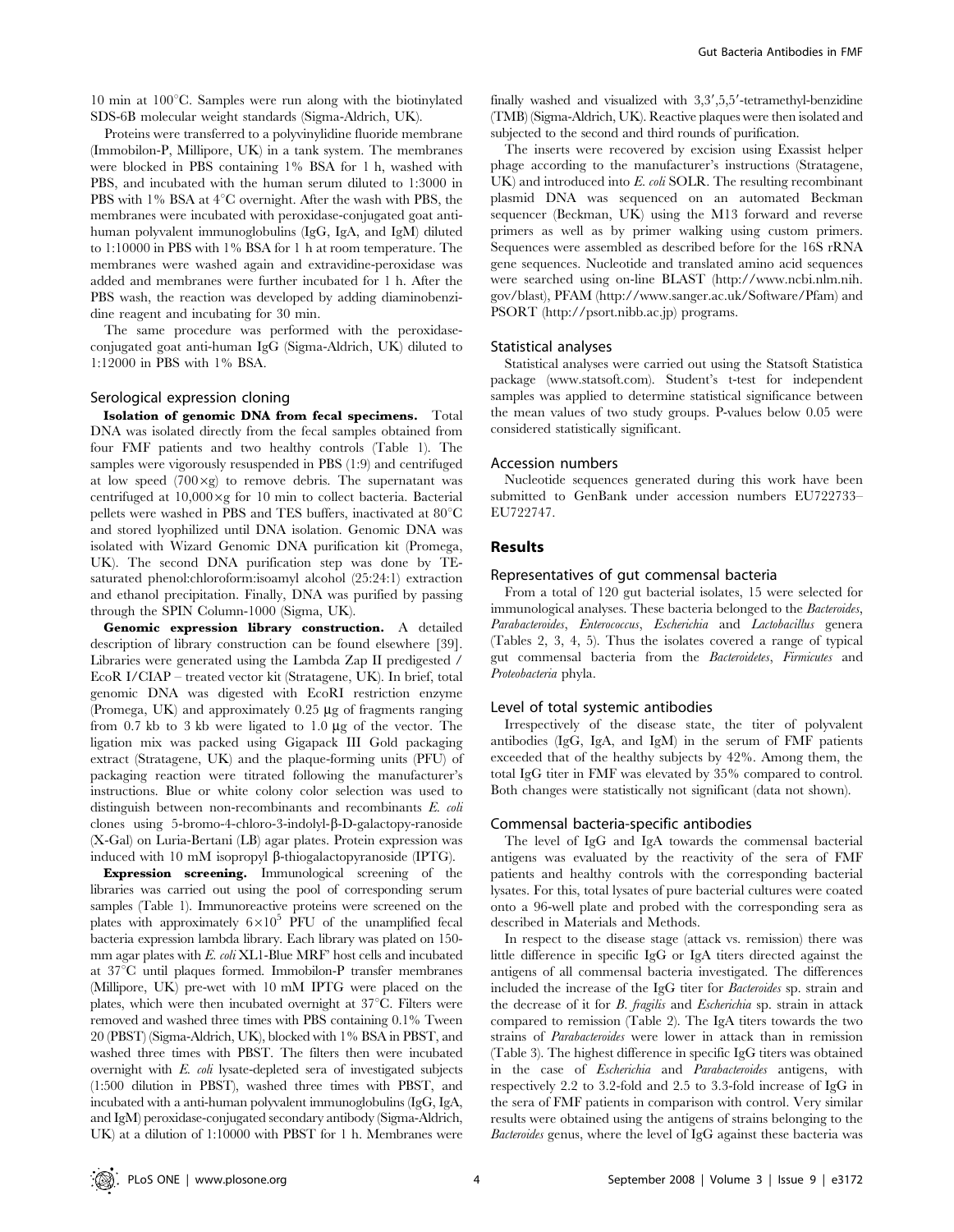Table 2. Titers of IgG reacting with antigens of commensal bacteria in three investigated groups.

| Phylum (genus)                            | <b>Strain</b>                | Antibody titers Mean ± SD |                                                 |                                                 | OD cut-off<br>value* |
|-------------------------------------------|------------------------------|---------------------------|-------------------------------------------------|-------------------------------------------------|----------------------|
|                                           |                              | Control                   | <b>FMF</b> patients                             |                                                 |                      |
|                                           |                              |                           | Remission                                       | <b>Attack</b>                                   |                      |
| Bacteroidetes (Bacteriodes)               | <b>Bacteroides</b> ovatus    | 890.9±433.1 (11)**        | $2587.5 \pm 1670.0^{\dagger \dagger}$ (8)       | $2487.5 \pm 1750.8^{\dagger\dagger}$ (4)        | 0.8                  |
|                                           | Bacteroides sp.              | $1072.7 \pm 593.8$ (11)   | $1877.8 \pm 1386.5$ (9)                         | $2616.7 \pm 1695.6^{\dagger}$ (3)               | 1.0                  |
|                                           | Bacteroides dorei            | $2347.2 \pm 1108.2$ (9)   | $3355.5 \pm 931.3^{\dagger}$ (9)                | 3525.0 $\pm$ 721.4 (4)                          | 1.7                  |
|                                           | Bacteroides thetaiotaomicron | $1250.0 \pm 490.8$ (11)   | $2155.5 \pm 1250.9^{\dagger}$ (9)               | $2356.2 \pm 1213.5^{\dagger}$ (4)               | 0.63                 |
|                                           | Bacteroides finegoldii       | $1145.5 \pm 743.2$ (11)   | $2047.2 \pm 1540.6$ (9)                         | $2041.7 \pm 1739.7$ (3)                         | 1.2                  |
|                                           | Bacteroides fragilis         | $800.0 \pm 273.4(11)$     | $2177.8 \pm 1387.8^{\dagger\dagger}$ (9)        | $1306.2 \pm 1300.7$ (4)                         | 0.9                  |
|                                           | Bacteroides uniformis        | $827.3 \pm 383.8$ (11)    | $1725.0 \pm 1107.0^{\dagger}$ (9)               | $1737.5 \pm 1132.4^{\dagger}$ (4)               | 0.7                  |
| <b>Bacteroidetes</b><br>(Parabacteriodes) | Parabacteroides distasonis   | $658.3 \pm 161.5$ (9)     | $2180.5 \pm 1148.8^{\dagger + \dagger}$ (9)     | $2383.3 \pm 1207.4^{\dagger\dagger\dagger}$ (3) | 2.7                  |
|                                           | Parabacteroides merdae       | $995.5 \pm 363.3$ (11)    | $2508.3 \pm 1241.3^{\dagger\dagger\dagger}$ (9) | 2393.7 $\pm$ 1069.7 <sup>††</sup> (4)           | 0.9                  |
| Proteobacteria (Escherichia)              | Escherichia sp.              | $954.5 \pm 261.4(11)$     | $2136.1 \pm 1606.8^{\dagger}$ (9)               | $1568.7 \pm 1628.2$ (4)                         | 1.22                 |
|                                           | Escherichia coli             | $742.5 \pm 324.1$ (10)    | $2358.3 \pm 1051.6^{\dagger\dagger\dagger}$ (9) | $2656.2 \pm 1592.2^{\dagger\dagger}$ (4)        | 1.52                 |
| Firmicutes (Lactobacillus)                | Lactobacillus delbrueckii    | $1297.7 \pm 1016.8$ (11)  | $1655.5 \pm 1281.0$ (9)                         | $1862.5 \pm 1593.9$ (4)                         | 1.4                  |
|                                           | Lactobacillus reuteri        | $1675.0 \pm 1280.7$ (11)  | $2322.2 \pm 1492.6$ (9)                         | $2587.5 \pm 1637.3$ (4)                         | 0.8                  |
| Firmicutes (Enterococcus)                 | Enterococcus hirae           | $1034.1 \pm 898.7$ (11)   | $2097.2 \pm 1391.3^{\dagger}$ (9)               | $1862.5 \pm 1520.6$ (4)                         | 1.2                  |
|                                           | Enterococcus faecium         | $975.0 \pm 881.1$ (11)    | $2380.5 \pm 1386.0^{\dagger}$ (9)               | $2075.0 \pm 1419.6$ (4)                         | 1.22                 |

\* ELISA OD cut-off value used to determine the titer of serum.

\*\*The values in parentheses are the numbers of subjects studied.

 $^{\dagger}$ p<0.05 as compared to healthy controls.<br> $^{\dagger\dagger}$ p<0.01 as compared to healthy controls.<br> $^{\dagger\dagger\dagger}$ p<0.001 as compared to healthy controls.

doi:10.1371/journal.pone.0003172.t002

| Phylum (genus)                                 | <b>Strain</b>                | Antibody titers Mean±SD  |                                   |                         | OD cut-off<br>value* |
|------------------------------------------------|------------------------------|--------------------------|-----------------------------------|-------------------------|----------------------|
|                                                |                              | Control                  | <b>FMF</b> patients               |                         |                      |
|                                                |                              |                          | <b>Remission</b>                  | <b>Attack</b>           |                      |
| Bacteroidetes (Bacteriodes) Bacteroides ovatus |                              | 1290.9 ± 772.8 $(11)$ ** | $1938.9 \pm 1366.1$ (9)           | $1937.5 \pm 1340.6$ (4) | 0.6                  |
|                                                | Bacteroides sp.              | $2018.2 \pm 1024.0$ (11) | 2763.9±797.7 (9)                  | $2306.2 \pm 1622.3$ (4) | 2.2                  |
|                                                | Bacteroides dorei            | $1720.5 \pm 1322.0$ (11) | $2108.3 \pm 1368.1$ (9)           | $2531.2 \pm 1357.3$ (4) | 1.2                  |
|                                                | Bacteroides thetaiotaomicron | $1040.9 \pm 550.3$ (11)  | $1911.1 \pm 1396.5$ (9)           | $1787.5 \pm 1555.8$ (4) | 0.9                  |
|                                                | <b>Bacteroides fragilis</b>  | $2040.9 \pm 1114.6$ (11) | $2563.9 \pm 1072.4$ (9)           | $1881.2 \pm 1346.5$ (4) | 0.6                  |
|                                                | Bacteroides uniformis        | $1609.1 \pm 737.5$ (11)  | $2102.8 \pm 1412.9$ (9)           | $2181.2 \pm 1339.1$ (4) | 1.26                 |
| <b>Bacteroidetes</b><br>(Parabacteriodes)      | Parabacteroides distasonis   | 1106.8 $\pm$ 642.2 (11)  | $2138.9 \pm 1405.3^{\dagger}$ (9) | 1318.7 $\pm$ 744.2 (4)  | 0.75                 |
|                                                | Parabacteroides merdae       | $984.1 \pm 304.4$ (11)   | $1888.9 \pm 1302.1^{\dagger}$ (9) | $1506.2 \pm 1138.4$ (4) | 0.9                  |
| Proteobacteria<br>(Escherichia)                | Escherichia sp.              | $1577.3 \pm 855.0$ (11)  | 2488.9 ± 1490.4 (9)               | 1212.5 $\pm$ 804.5 (4)  | 0.8                  |
|                                                | Escherichia coli             | $1265.9 \pm 609.7(11)$   | $2002.8 \pm 1380.7$ (9)           | $2237.5 \pm 1554.6$ (4) | 0.5                  |
| Firmicutes (Lactobacillus)                     | Lactobacillus delbrueckii    | $1668.2 \pm 1263.8$ (11) | $1838.9 \pm 1232.6$ (9)           | $1450 \pm 144.5$ (4)    | 0.9                  |
|                                                | Lactobacillus reuteri        | $1634.1 \pm 1215.3$ (11) | $2180.6 \pm 968.1$ (9)            | $1941.7 \pm 1784.7$ (3) | 0.8                  |
| Firmicutes (Enterococcus)                      | Enterococcus hirae           | $1520.5 \pm 857.2$ (11)  | $1961.1 \pm 1212.1$ (9)           | $1768.7 \pm 1188.0$ (4) | 0.5                  |

Table 3. Titers of IgA reacting with antigens of commensal bacteria in three investigated groups.

\* ELISA OD cut-off value used to determine the titer of serum. \*\*The values in parentheses are the numbers of subjects studied. { p,0.05 as compared to healthy controls.

doi:10.1371/journal.pone.0003172.t003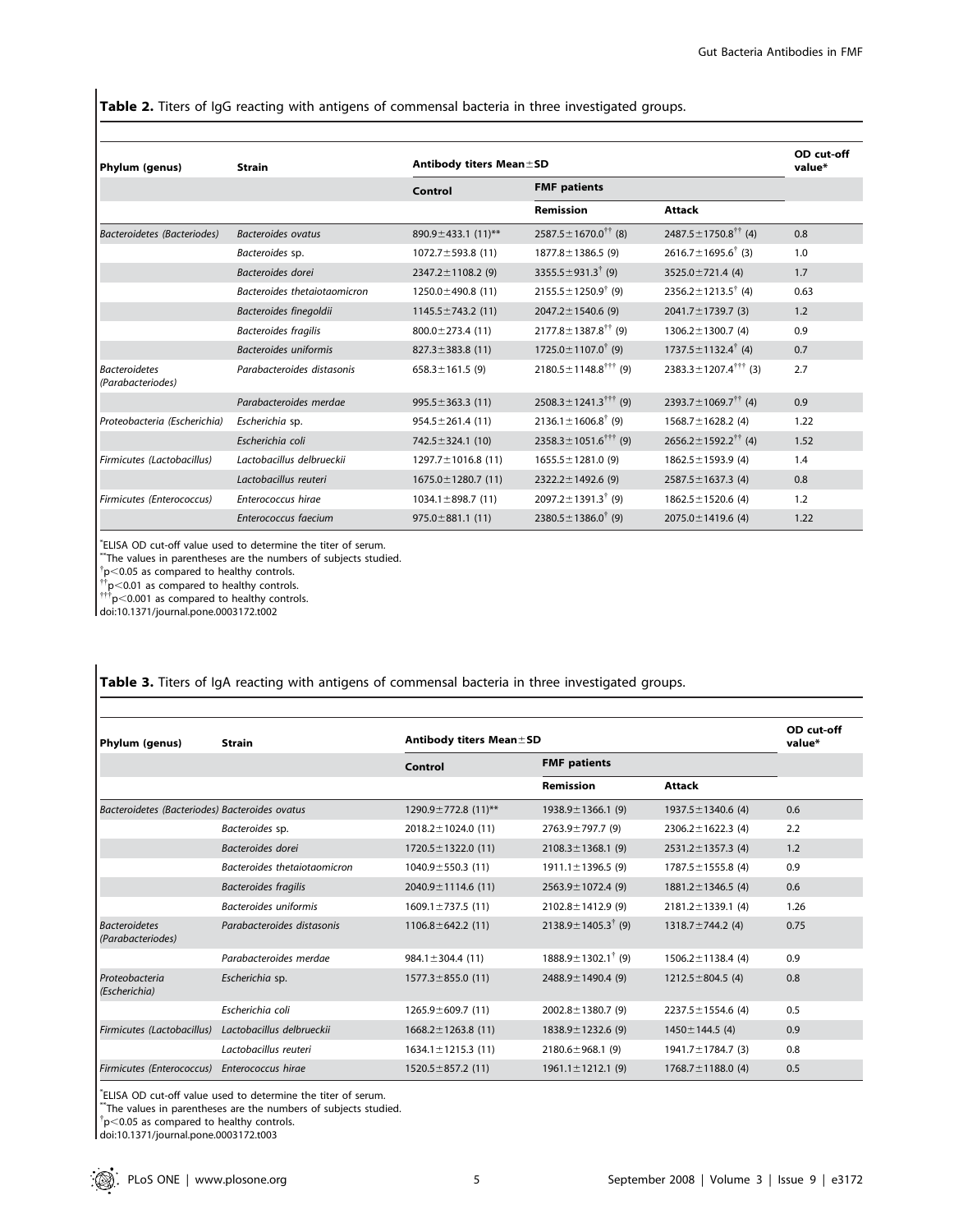Table 4. Effect of colchicine therapy on IqG titers.

| Phylum (genus)                               | <b>Strain</b>                | Antibody titers Mean ± SD |                                                 |                                                 | OD cut-off<br>value* |
|----------------------------------------------|------------------------------|---------------------------|-------------------------------------------------|-------------------------------------------------|----------------------|
|                                              |                              | Control                   | <b>FMF</b> patients                             |                                                 |                      |
|                                              |                              |                           | <b>Colchicine treated</b>                       | <b>Colchicine untreated</b>                     |                      |
| Bacteroidetes (Bacteriodes)                  | Bacteroides ovatus           | 890.9±433.1 (11)**        | 1981.2 $\pm$ 1681.2 <sup>†</sup> (8)            | 3700.0 $\pm$ 600.0 <sup>†††</sup> (4)           | 0.8                  |
|                                              | Bacteroides sp.              | $1072.7 \pm 593.8$ (11)   | $2025.0 \pm 1465.1$ (9)                         | $2175.0 \pm 1602.1$ (3)                         | 1.0                  |
|                                              | Bacteroides dorei            | $2347.2 \pm 1108.2$ (9)   | $3222.2 \pm 961.1$ (9)                          | 3825.0 $\pm$ 247.5 <sup>†</sup> (4)             | 1.7                  |
|                                              | Bacteroides thetaiotaomicron | $1250.0 \pm 490.8$ (11)   | $1991.7 \pm 1227.1$ (9)                         | $2725.0 \pm 1081.9^{\dagger\dagger}$ (4)        | 0.63                 |
|                                              | Bacteroides finegoldii       | $1145.5 \pm 743.2$ (11)   | $1888.9 \pm 1606.3$ (9)                         | $2516.7 \pm 1325.1^{\dagger}$ (3)               | 1.2                  |
|                                              | Bacteroides fragilis         | $800.0 \pm 273.4(11)$     | $1913.9 \pm 1518.0^{\dagger}$ (9)               | $1900.0 \pm 1176.3^{\dagger\dagger}$ (4)        | 0.9                  |
|                                              | Bacteroides uniformis        | $827.3 \pm 383.8$ (11)    | $1400.0 \pm 906.3$ (9)                          | $2468.7 \pm 1144.8^{\dagger\dagger\dagger}$ (4) | 0.7                  |
| <b>Bacteroidetes</b><br>(Parabacteriodes)    | Parabacteroides distasonis   | 658.3 $\pm$ 161.5 (9)     | $2461.1 \pm 1201.4$ <sup>†††</sup> (9)          | $1541.7 \pm 240.2$ <sup>†††</sup> (3)           | 2.7                  |
|                                              | Parabacteroides merdae       | $995.5 \pm 363.3$ (11)    | $2169.4 \pm 1171.3^{\dagger\dagger}$ (9)        | $3156.2 \pm 841.2^{\dagger\dagger\dagger}$ (4)  | 0.9                  |
| Proteobacteria (Escherichia) Escherichia sp. |                              | $954.5 \pm 261.4(11)$     | $1736.1 \pm 1561.9$ (9)                         | 2468.7 ± 1682.9 <sup>††</sup> (4)               | 1.22                 |
|                                              | Escherichia coli             | $742.5 \pm 324.1$ (10)    | $2602.8 \pm 1326.1^{\dagger\dagger\dagger}$ (9) | $2106.2 \pm 805.8^{\dagger\dagger\dagger}$ (4)  | 1.52                 |
| Firmicutes (Lactobacillus)                   | Lactobacillus delbrueckii    | $1297.7 \pm 1016.8$ (11)  | $1500.0 \pm 1330.4$ (9)                         | $2212.5 \pm 1329.5$ (4)                         | 1.4                  |
|                                              | Lactobacillus reuteri        | $1675.0 \pm 1280.7$ (11)  | 2005.6 $\pm$ 1393.7 (9)                         | 3300.0 $\pm$ 1400.0 <sup>†</sup> (4)            | 0.8                  |
| Firmicutes (Enterococcus)                    | Enterococcus hirae           | $1034.1 \pm 898.7$ (11)   | $1961.1 \pm 1469.1$ (9)                         | $2168.7 \pm 1315.5$ (4)                         | 1.2                  |
|                                              | Enterococcus faecium         | $975.0 \pm 881.1$ (11)    | $2005.6 \pm 1378.6$ (9)                         | 2918.7 $\pm$ 1177.6 <sup>††</sup> (4)           | 1.22                 |

\* ELISA OD cut-off value used to determine the titer of serum.

\*\*The values in parentheses are the numbers of subjects studied.

 $\phi$  to  $\approx$  0.05 as compared to healthy controls.

 $\frac{d}{d}$ p $<$ 0.01 as compared to healthy controls.<br> $\frac{d}{d}$ n $<$ 0.001 as compared to healthy controls.

doi:10.1371/journal.pone.0003172.t004

approximately from 1.4 to 2.9-fold higher in FMF patients than in control (Table 2). Measurement of IgG titers against Enterococcus bacteria revealed significant elevation of specific antibodies in FMF subjects, namely in E. faecium and E. hirae. However, there was no difference in Lactobacillus-specific systemic IgG levels in healthy and diseased subjects (Table 2). It is also noteworthy that in healthy subjects the variation of specific titers was quite low, while in the diseased subjects very broad fluctuations of the corresponding parameters were observed.

In contrast to IgG, there was essentially no difference in the level of bacteria-specific IgA in the blood sera of FMF patients and healthy subjects (Table 3). Only the titers of IgA directed against the strains of Parabacteroides were elevated in the sera of FMF patients compared to control  $(p<0.05)$ .

In respect to colchicine treatment, no significant changes in IgG titers between the treated and untreated patients were observed (Table 4). On the other hand, systemic IgA titers against the antigens of commensal bacteria were found to be significantly higher in the sera of colchicine-free FMF patients in comparison with the cohort undergoing the therapy, except B. uniformis, B. dorei and L. reuteri (Table 5). In the case of the last two bacteria, though, there was no statistically significant difference with the healthy cohort either. The level of systemic IgA directed against commensal bacteria was very similar between the colchicinetreated FMF patients and control, suggesting the normalization of this parameter following the colchicine therapy.

## Western blot

Bacterial lysates were run on SDS-PAGE, transferred to a membrane and probed with the sera of FMF patients and healthy control subjects, the representative examples are shown in Fig. 1. Since the protein concentration applied to each lane was normalized, the presence of more intense bands on the gels probed with the sera of FMF patients in comparison with control confirms the earlier ELISA findings, that is the blood sera of diseased subjects contains higher concentrations of bacteriaspecific antibodies. The Western blot analysis also demonstrated that there are no isolated major bacterial antigens against which the host mounts humoral response. The responses were rather non-specific and included multiple antigens of different commensal bacteria. The most intense responses were seen against the antigens of B. ovatus, P. distasonis, E. coli, and Bacteroides sp. but the reactivity against the antigens of *Lactobacillus* and *Enterococcus* was less pronounced (Fig. 1A and 1C), thus confirming our earlier ELISA findings. The response against the B. ovatus lysate showed very strong reactivity against numerous antigens, with multiple epitopes, while in the case of P. distasonis, E. coli and Bacteroides sp. the antibodies reacted with fewer major antigens. Interestingly, in some cases the blood sera of healthy control subjects reacted with the same bacterial antigens, although the reactivity was generally very low (Fig. 1B and 1D).

## Serological expression cloning

With the aim of identifying the antigens of commensal gut bacteria that elicit systemic response in FMF we adopted a serological expression cloning approach. For this, we constructed six metagenomic lambda expression libraries from feces of four FMF patients and two healthy subjects and screened them with the corresponding host sera (see Materials and Methods). The libraries from healthy subjects produced no positive clones and all 35 clones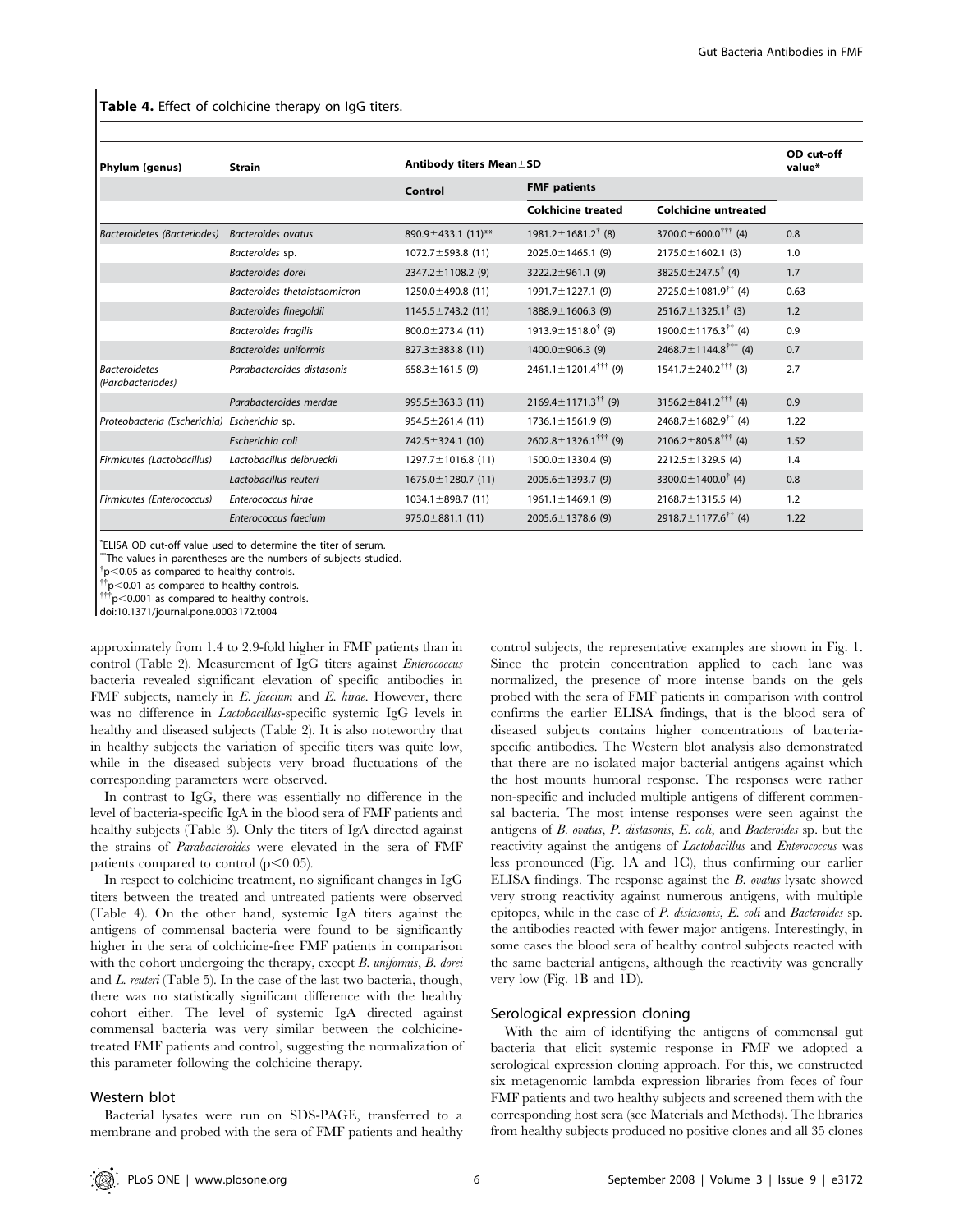Table 5. Effect of colchicine therapy on IgA titers.

| Phylum (genus)                                 | <b>Strain</b>                | Antibody titers Mean±SD  |                                      |                                                  | OD cut-off<br>value* |
|------------------------------------------------|------------------------------|--------------------------|--------------------------------------|--------------------------------------------------|----------------------|
|                                                |                              | Control                  | <b>FMF</b> patients                  |                                                  |                      |
|                                                |                              |                          | <b>Colchicine treated</b>            | <b>Colchicine untreated</b>                      |                      |
| Bacteroidetes (Bacteriodes) Bacteroides ovatus |                              | 1290.9 ± 772.8 (11)**    | $1316.7 \pm 938.4^{+\#}$ (9)         | 3337.5 $\pm$ 809.7 <sup>†††##</sup> (4)          | 0.6                  |
|                                                | Bacteroides sp.              | $2018.2 \pm 1024.0$ (11) | $2233.3 \pm 1046.2^{\#}$ (9)         | $3500.0 \pm 349.4^{\dagger}$ (4)                 | 2.2                  |
|                                                | Bacteroides dorei            | $1720.5 \pm 1322.0$ (11) | $1886.1 \pm 1141.4$ (9)              | $3031.2 \pm 1521.1$ (4)                          | 1.2                  |
|                                                | Bacteroides thetaiotaomicron | $1040.9 \pm 550.3$ (11)  | $1266.7 \pm 1047.2^{\#}\#$ (9)       | $3237.5 \pm 1060.9$ <sup>†††##</sup> (4)         | 0.9                  |
|                                                | <b>Bacteroides fragilis</b>  | $2040.9 \pm 1114.6$ (11) | $1825.0 \pm 922.2$ <sup>##</sup> (9) | 3543.7 ± 561.4 <sup>†##</sup> (4)                | 0.6                  |
|                                                | Bacteroides uniformis        | $1609.1 \pm 737.5$ (11)  | $1744.4 \pm 981.4$ (9)               | $2987.5 \pm 1768.4^{\dagger}$ (4)                | 1.26                 |
| <b>Bacteroidetes</b><br>(Parabacteriodes)      | Parabacteroides distasonis   | 1106.8 $\pm$ 642.2 (11)  | $1352.8 \pm 857.3$ <sup>#</sup> (9)  | $3087.5 \pm 1305.3^{\dagger\dagger\#}$ (4)       | 0.75                 |
|                                                | Parabacteroides merdae       | $984.1 \pm 304.4$ (11)   | $1250.0 \pm 823.5^{\#}$ (9)          | $2943.7 \pm 1223.1$ <sup>†††#</sup> (4)          | 0.9                  |
| Proteobacteria<br>(Escherichia)                | Escherichia sp.              | $1577.3 \pm 855.0$ (11)  | $1494.4 \pm 1118.3^{\#}$ (9)         | 3450.0 $\pm$ 1100.0 <sup>††#</sup> (4)           | 0.8                  |
|                                                | Escherichia coli             | 1265.9 $\pm$ 609.7 (11)  | $1405.6 \pm 1047.2^{\#}\#$ (9)       | $3581.2 \pm 507.2^{\dagger\dagger\dagger}\#$ (4) | 0.5                  |
| Firmicutes (Lactobacillus)                     | Lactobacillus delbrueckii    | $1668.2 \pm 1263.8$ (11) | $1280.6 \pm 892.7$ <sup>#</sup> (9)  | $2706.2 \pm 1224.5^{\#}$ (4)                     | 0.9                  |
|                                                | Lactobacillus reuteri        | $1634.1 \pm 1215.3$ (11) | $2027.8 \pm 1276.7$ (9)              | 2400.0 $\pm$ 567.9 (3)                           | 0.8                  |
| Firmicutes (Enterococcus) Enterococcus hirae   |                              | $1520.5 \pm 857.2$ (11)  | $1463.9 \pm 823.5^{\#}$ (9)          | $2887.5 \pm 1297.7^{\dagger\#}$ (4)              | 0.5                  |

\* ELISA OD cut-off value used to determine the titer of serum.

\*The values in parentheses are the numbers of subjects studied.

 ${\dagger}_{\rm p}$  < 0.05 as compared to healthy controls.

<sup>††</sup>p<0.01 as compared to healthy controls.<br><sup>†††</sup>p<0.001 as compared to healthy controls.<br>#p<0.05 colchicine treated vs. colchicine untreated.<br>##p<0.01 colchicine treated vs. colchicine untreated.<br>###p<0.01 colchicine tre

doi:10.1371/journal.pone.0003172.t005

isolated were from the libraries of FMF patients (six clones from FMF107, seven clones from FMF155, nine clones from FMF156, and 13 clones from FMF87) (supplementary material, Table S1). The majority of ORFs in these clones had the closest matches with proteins from intestinal Bacteroides and Parabacteroides species. Most of the ORF-encoded proteins were isolated on a single occasion thus confirming the results of Western blot analysis suggesting that the immune response is directed against a broad range of gut commensal bacterial antigens. The most notable exception was an ORF sharing 28–33% identity with the hypothetical cell surface protein precursor from Lactobacillus sakei, which was isolated in eight independent occasions but from the same patient, FMF87 (in clones 18, 20, 21, 28, 30, 31, 36, and 38). Since the libraries were not amplified before the screening, this suggests either the overrepresentation of this gene in the corresponding gut metagenome or possibly an enhanced translocation of this antigen through the gut epithelial barrier. The metagenomic DNA fragment encoding an ORF with 71% similarity to the hypothetical protein PARMER\_04074 from Parabacteroides merdae was encountered in four occasions, also only in a single patient, FMF155. Clones 53 and 66 from patient FMF156 both contained the identical insert encoding a protein with 82% of similarity to chaperonin GroEL from Bacteroides vulgatus. Two other clones from the same patient, 64 and 65, were also identical and encoded a peptide with 54% similarity to the hypothetical protein from Bacteroides fragilis. The remaining 20 clones encoded ORFs that were encountered only once during the analysis. One of the ORFs, ORF1 from clone 55 came with an unexpectedly high similarity to the unnamed protein product of Homo sapiens (Table S1). More careful inspection with human genome databases, however, failed

to confirm that the protein is indeed of the human origin, thus the GenBank entry BAC86097 most likely is an artifact of cloning. Domain structure analysis of translated ORF1 from clone 55 suggested that it is a putative transmembrane CorC/HlyC family transporter protein, with highest similarity to the protein from Bacteroides coprocola.

#### **Discussion**

In this work, we demonstrated the elevated level of systemic antibody response towards the antigens of common gut commensal bacteria in autoinflammatory condition. Under the normal circumstances, it is unusual for the systemic adaptive immunity to be primed against the intestinal microbiota and we detected no such responses in healthy subjects. The mechanisms that protect the host from bacterial translocation in the gut include passive physical barriers such the mucus layer that protects the epithelium and traps the bacteria, as well as a number of more pro-active cellular and humoral mechanisms. Defects in any of these defense systems result in severe abnormalities and disease. For example, Muc2-deficient mice spontaneously develop colitis [40] while Ig-deficient mice show hyperplasia of intestinal lymphoid follicles and the overgrowth of a segmented filamentous bacterium [41]. In humans, mutations in NOD2/CARD15 are associated with the decrease in alphadefensin expression [42], which may predispose an individual to CD. In CD, bacterial translocation, with subsequent generation of strong systemic response is paramount and involves a generalized increase of IgG against commensal intestinal microbiota [22].

In our work, to establish whether an autoinflammatory condition such as FMF also generates a substantial systemic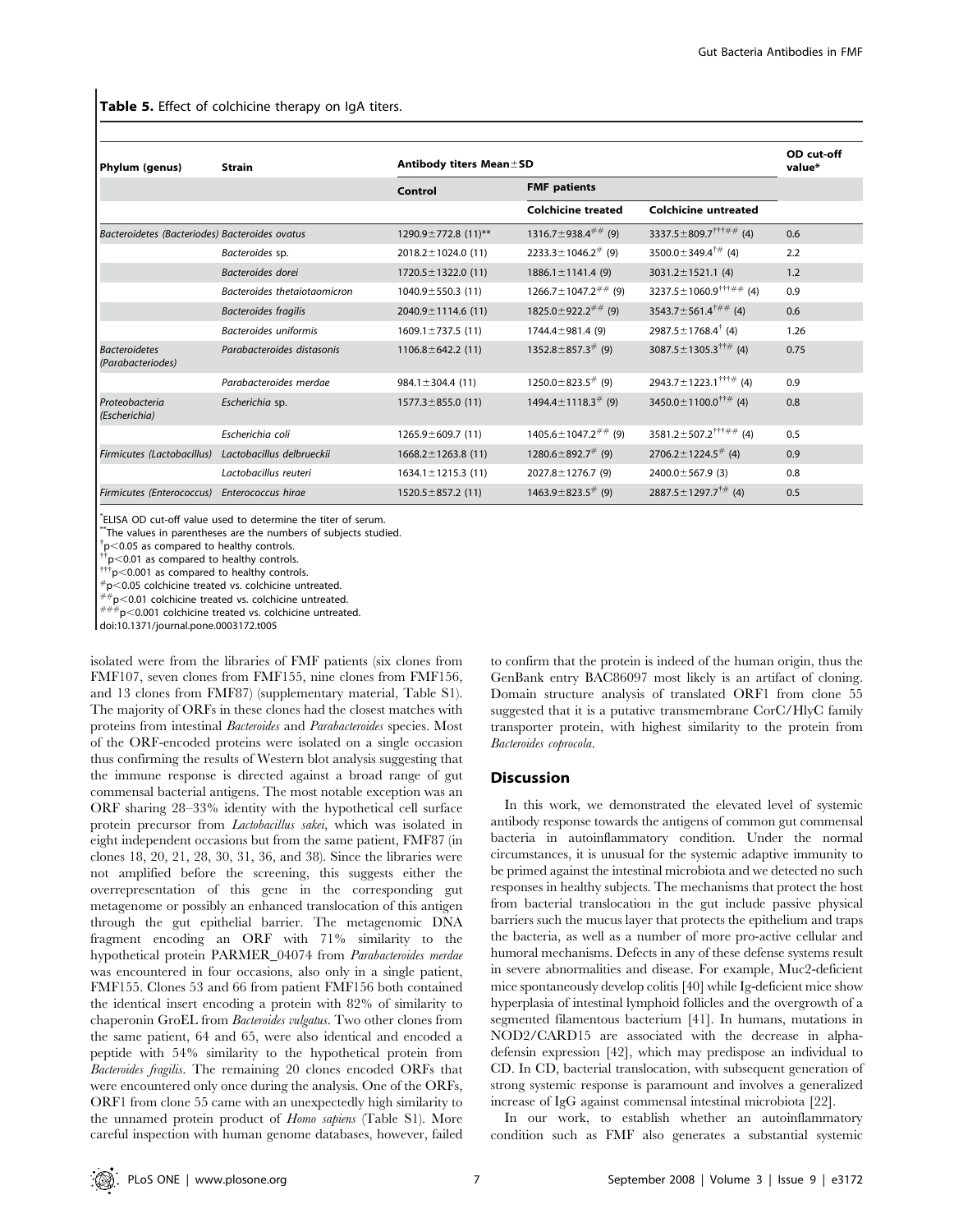

Figure 1. Western blot of bacterial lysates probed with the corresponding sera. A: bacterial lysates probed with the serum of FMF190(A); B with C110; C – with FMF87(R); and D – with C111. In A and B: line 1 – B. ovatus, line 2 – P. distasonis, line 3 – Bacteroides sp., line 4 – L. reuteri, line 5 – E. coli, and line M – biotinylated molecular weight standard mixture SDS-6B (Sigma-Aldrich, UK). In C and D: line 1 – E. hirae, line 2 – L. reuteri, line 3 – B. ovatus, and line M – biotinylated molecular weight standard mixture SDS-6B (Sigma-Aldrich, UK). doi:10.1371/journal.pone.0003172.g001

response against the commensal gut microbiota, we initially isolated and identified a number of intestinal bacteria from three FMF patients and a healthy control subject. The rich media and anaerobic conditions used for isolation allowed us to isolate the predominant intestinal bacteria while selective media was used to represent a broader selection of bacterial diversity. According to sequence analysis of the 16S rRNA genes, the most abundant bacteria isolated by culturing appeared to be the species of Bacteroides, which coincides with gut molecular diversity analysis [43]. Very few representatives of the *Firmicutes* were isolated, mostly limited to enterococci and lactobacilli. The selected 15 isolates represented the three main phyla (Bacteroidetes, Firmicutes, and Proteobacteria) and five genera (Bacteroides, Parabacteroides, Escherichia, Enteroccocus, and Lactobacillus) thus covering a broad range diversity to screen for possible antigens originating from gut commensal bacteria.

The cell-free lysates of these bacteria were probed with the blood sera to establish whether the adaptive immune system of FMF patients and healthy control subjects is different in terms of specific antibody titers directed against the gut microbiota. In FMF patients, we observed exaggerated systemic IgG response primed against the harmless intestinal bacteria; the highest titers were against the species belonging to the Parabacteroides, Bacteroides,

Escherichia and Enterococcus genera. At the same time, the reactivity of systemic IgA antibodies against the epitopes of selected bacteria was not different between FMF patients and control. Need to say, however, that the majority IgA synthesis is confined to lamina propria, where it is produced in quantities that exceeds the sum of all other immunoglobulin isotypes combined [10]. In contrast to secretory IgA at mucosal surfaces, serum IgA, however, is a potent trigger of (pro)-inflammatory activity upon binding to the myeloid IgA receptor,  $Fc\alpha R$  [44]. We did not detect any substantial increase of systemic IgA levels in FMF patients in comparison with control subjects; in this regard, mucosal IgA seems an attractive target to study, especially in the light of its role in controlling the composition of gut microbiota [41]. We also assessed the influence of colchicine treatment of FMF patients on systemic immunoglobulin isotypes and found its ''normalizing'' effect on the level of serum IgA that is directed against the antigens of commensal gut bacteria. Historically, the antimitotic drug colchicine has been, and still is, extensively used for the management of consequences of gout and pseudogout, that is, of inflammation attacks [45], which are caused by uric acid crystals that activate the NALP3 inflammasome [32]. In FMF, as we hypothesized before, the lamina propria neutrophils that carry the mutated version of pyrin may have the heightened sensitivity of the NALP3 inflammasome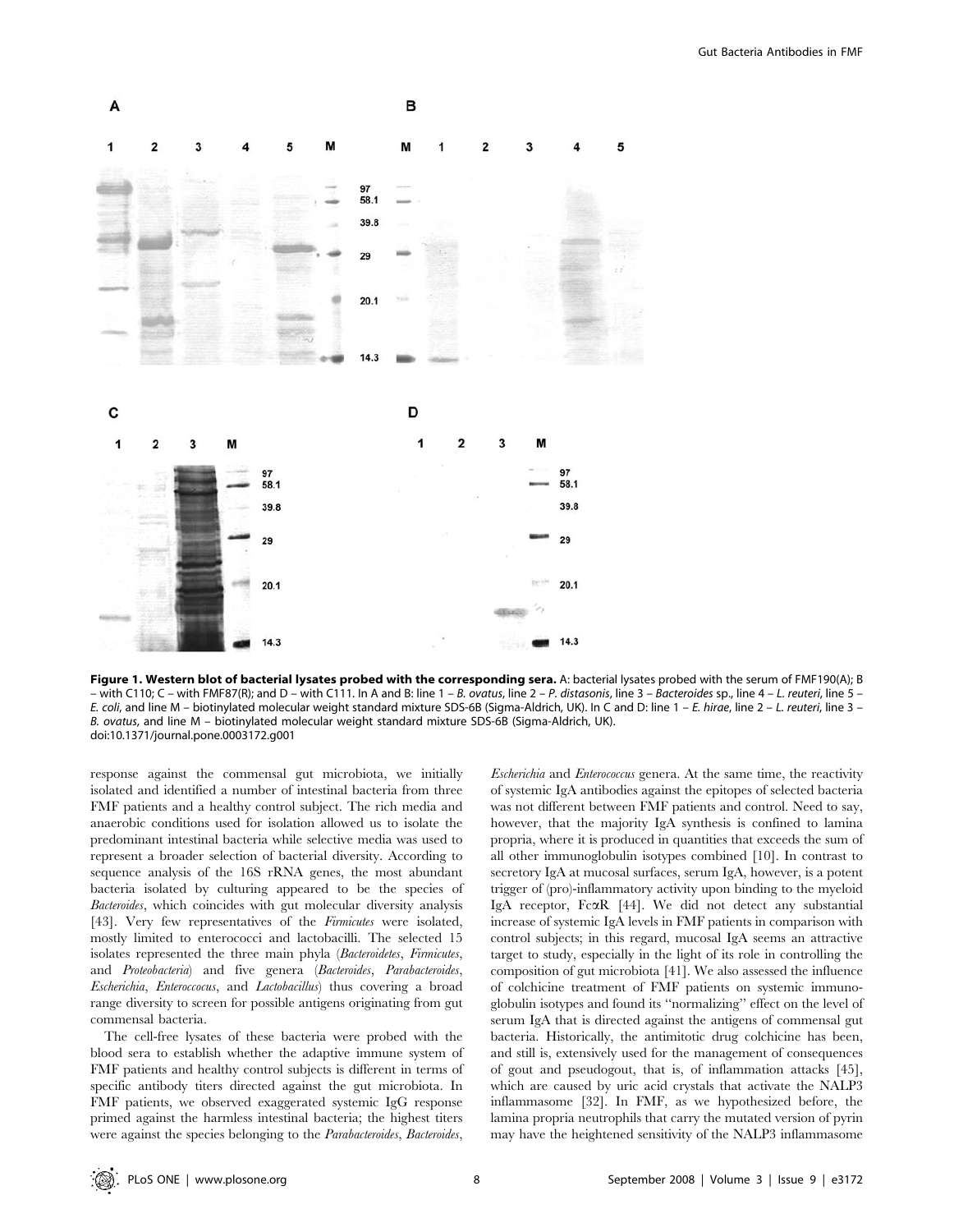to the bacterial antigens continuously escaping from the lumen and thus the inflammasome may be easily activated, even under the antigen load, which is well tolerated in the norm. Colchicine is also used for the management of Behcet's disease and cirrhosis so is difficult to propose the unifying mechanistic explanation for the positive effect of colchicine for the diseases with such different ethiology. Colchicine may interfere with microtubule formation, thereby affecting mitosis and other microtubule-dependent functions such as diapedesis [46]. As a consequence of the reduced mobility, the infiltration of leukocytes to the affected sites may be impeded, thus reducing the extent of inflammation and tissue damage. In the case of FMF, its positive effect can also be explained by the reduction in bacterial translocation through the gut epithelial barrier as it has been demonstrated for T84 epithelial cells under the metabolic stress [47]. Reduced translocation of bacteria and bacterial ligands due to colchicine therapy may halt the initiation of inflammation by the pyrin-deficient hypersensitive NALP3 inflammasome present in neutrophils, monocytes and dendritic cells circulating in the lamina propria of FMF patients.

Western blot results essentially confirmed ELISA data on the elevated adaptive immunity in FMF patients that is directed against commensal bacteria. The IgG response against E. coli, P. distasonis and all Bacteroides strains, especially B. ovatus, was much higher in FMF patients than in controls. More importantly, this analysis added another piece in understanding the nature of adaptive immunity in FMF such as the absence of unique or major bacterial antigen(s) responsible for priming the adaptive immunity. The serum antibodies reacted with a wide range of proteins from different bacteria including B. ovatus, P. distasonis, E. coli and others. Therefore the systemic response in FMF is not directed against a specific epitope or bacterium thus excluding the possibility of the involvement of a specific pathogen in this disease.

With the aim of identifying the nature of these bacterial antigens, we performed serological expression screening of the gut metagenomes. The libraries were not amplified prior the screening to avoid a potential selection of clones. The majority of ORFs was unique and, unlike the Crohn's disease [20,21], no single dominant antigen, which is characteristic for FMF, can be identified. The best matches were with proteins from intestinal Bacteroides and Parabacteroides species, which is not surprising since these bacteria belong to one of the two dominant bacterial phyla in the intestine, the Bacteroidetes and Firmicutes [43]. There were very few sequences from the latter phylum, though, exemplified by ORFs with similarity to proteins from the Lactobacillus, Clostridium, Dorea and Eubacterium. Interestingly, the antigen with a 28–33% similarity to the hypothetical surface protein precursor from  $L$ . sakei was cloned from the fecal metagenome of FMF87 patient eight times, which seems contradict ELISA and Western blot data that suggested a generally very low reactivity of sera against the antigens of Lactobacillus species. However, the similarity value is fairly low and we cannot exclude that this ORF was cloned from bacteria other than the lactobacilli. Two clones encoded the ORFs, which translations displayed the best matches with proteins of the Proteobacteria, in particular, of E. coli. Thus the results of serological expression study confirmed our ELISA and Western blot analyses data suggesting that the systemic immune response in autoinflammatory condition such as FMF is directed mostly against the multiple antigens of the Bacteroidetes and Proteobacteria. Despite the numerical prevalence of the *Firmicutes* in the gut [43], all three analyses demonstrated very low level of antibodies directed against, and antigens cloned from, this group of bacteria. In the other inflammatory condition, CD, it has been suggested that the majority of bacteria implicated in this disease are the

Firmicutes and the dominant antigen is the bacterial flagellin from them [20]. At the same time, a recent work suggested that the markers such as antibodies against flagellins are the surrogate markers of a more generalized response against the common intestinal microbiota [22]. In this regard, despite the different genetics and ethiology, both inflammatory conditions, CD and FMF, share the same feature as a generalized adaptive response directed towards gut commensal bacteria.

Under the normal circumstances, adaptive immunity in the gut is confined and limited mostly to mucosal secretory IgA producing cells, including the cells that undergo isotype switching at the mucosal surfaces. Initially, the luminal antigens are sampled by the Peyer's patch M cells and DC, then the antigens are processed and presented to immunocompetent T-cells. The circuit includes the maturation of gut antigen-primed B and T cells in GALT and MLN and through the peripheral blood back to lamina propria following the homing signals. In healthy individuals, the rate of bacterial translocation, which is defined by bacterial analysis of intestinal serosa and mesenteric lymph nodes, is 5–10% [48]. This seems has no any deleterious consequence for the health. In our healthy subjects the antibody level towards gut commensal bacteria was generally low and we were unable to clone any bacterial antigen from the libraries produced from the fecal samples of two control individuals. Thus in the norm the antigens of gut commensal microbiota are not exposed to systemic circulation. It is not clear, however, how the systemic adaptive immunity becomes primed against these bacteria in FMF patients. As we hypothesized before, because of the mutated version of pyrin in FMF, the NALP3 inflammasome in neutrophils, monocytes and dendritic cells of the lamina propria may be highly sensitive to exo- and endogenous stimuli and, in particular, to bacteria/bacterial ligands translocating from the gut lumen. While these physiologically conventional concentrations of bacteria/bacterial ligands are handled without deleterious consequences by the normal immune system, in a genetically susceptible host with the hypersensitive inflammasome it may trigger the IL-1 $\beta$ cascade. Indeed, the massive influx of polymorphonuclear leukocytes into the affected tissues is one of the clinical symptoms of acute FMF (1). The overproduction of nitric oxide by PMN could be one of the factors compromising the integrity of mucosal barrier, by directly increasing its permeability and bacterial translocation [49,50]. Also, in our previous work we observed extremely high levels of systemic IL-6 in acute FMF, which was still elevated in remission [6]. This cytokine is essential for the development of gut barrier dysfunction following injury [51]. These and possibly other factors in FMF may contribute to the enhanced translocation of commensal gut bacteria resulting in the increased level of systemic antibodies observed in our work.

#### Supporting Information

Table S1 Closest matches of ORFs from serologically expressed clones to database entries. This is a supplementary Table S1, which describes the closest matches of ORFs from serologically expressed clones to database entries.

Found at: doi:10.1371/journal.pone.0003172.s001 (0.07 MB DOC)

# Author Contributions

Conceived and designed the experiments: RA. Performed the experiments: GM ZK KA. Analyzed the data: GM KG ZK KA RA. Contributed reagents/materials/analysis tools: ZK DK GG RA. Wrote the paper: GM ZK RA. Collected samples: KG.